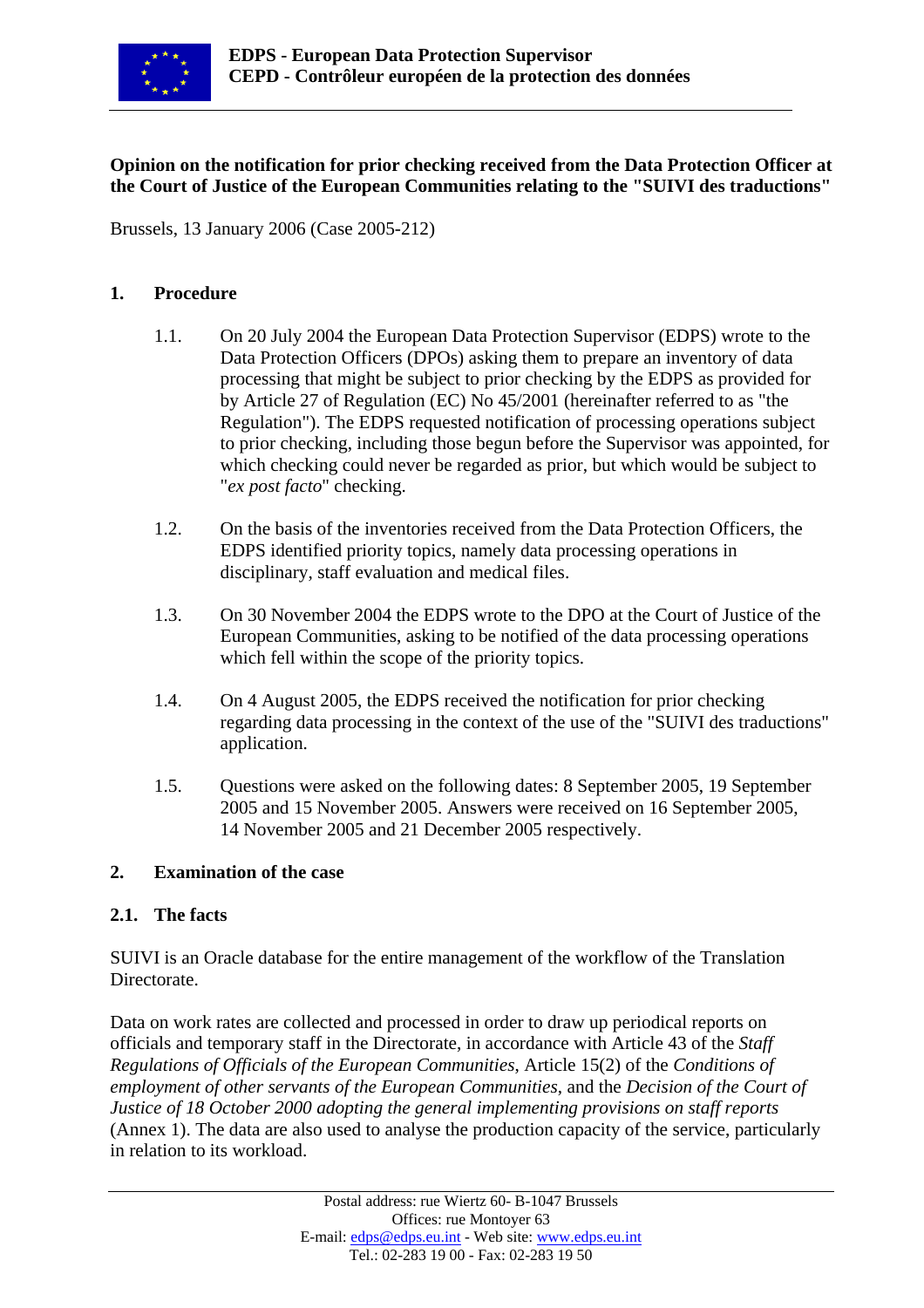Those concerned by this processing are the legal/linguistic experts, proofreaders and secretaries in the twenty language units of the Translation Directorate.

The various sorts of data which might be used in connection with the productivity of officials and other staff in the Translation Directorate - legal/linguistic experts, proofreaders, and secretaries - are as follows (see Annexes II, III, IV and V).

**Surname** and **first name** of the person **Unit** to which he or she belongs **Category** (LA, B or C) **Production** (number of pages translated, revised, corrected or typed) by **court** (Court of Justice or Court of First Instance) **Types of document processed Type of processing Original language of translated documents Translation deadlines Production period** (see Annexes II and III: for example from 1.1.2004 to 31.12.2004) **Weighting** (division by 2 of number of revised pages) **Working days** during a reference period (working days - part-time, corrected by dates of arrival and departure) **Effective days** during a reference period [working days following deduction of leave and absences (The table relating to days of service (Annex III of the dossier) shows that the cause of absence is specified as follows: annual leave, special or maternity leave, sickness, mission, training, other, public holidays)]. Staff in the Translation Directorate are individually informed of the personal data concerning

their work rate in their annual periodical reports. In addition, every official or other member of staff may have manual access to the personal data concerning them in the SUIVI application upon request to the data controller. In practice, this happens regularly in respect of work rate data.

It is intended that in future all members of staff will be able to access directly the personal data concerning them in the SUIVI application, via the Intranet. Access will be protected by a password. The technical implications of this direct access via the Intranet are currently being studied.

If a data subject considers that his personal work rate data are not correct, he may ask for them to be corrected (e.g., as regards the number of effective days, or the production figure). This correction is made following verification.

The information listed in Article 11 of the Regulation will be provided to staff when direct access is established and introduced, and whenever anyone accesses their personal data (pop-up window).

The procedure is partly manual and partly automatic. The head of the secretariat or management assistant in each language unit enters data in SUIVI concerning the activities of officials as regards documents handled, on the basis of the worksheet for each translation request (Annex VI).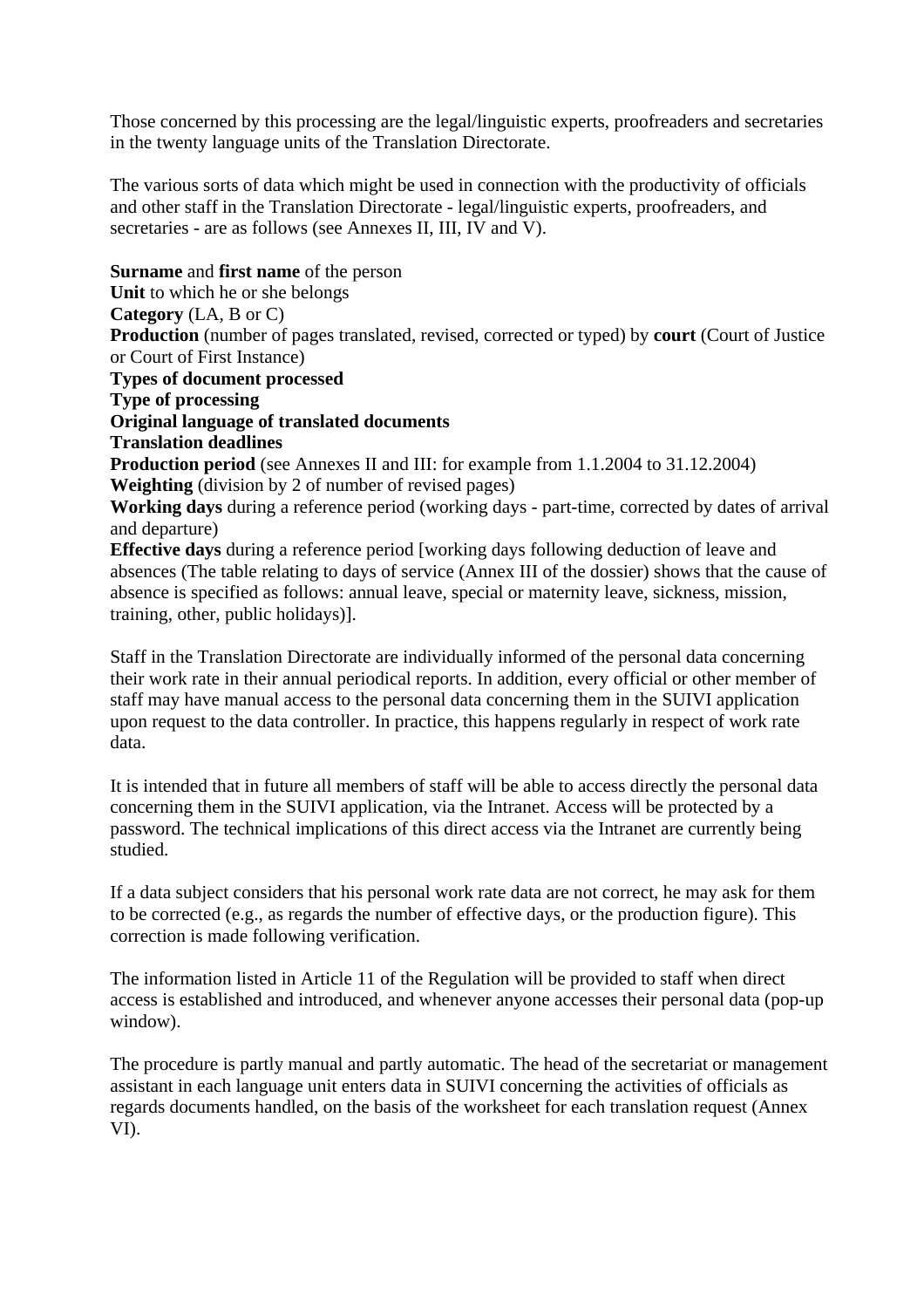The secretariat of the Translation Directorate enters in SUIVI the data needed to calculate working days and effective days. Absences for training are entered directly in SUIVI by a secretary in the General Services Division.

The surname and first name, date of birth, unit, staff number, post and status under the Staff Regulations can be entered in SUIVI automatically from the personnel management database of the institution.

In the case in hand, after each reporting exercise, the heads of unit destroy the tables distributed to them. However, the data sources are kept. After asking an additional question, the EDPS was informed that the period for which data have to be kept in the SUIVI database depending on their purpose is currently under consideration.

The new Staff Regulations create new obligations for the administration as regards the evaluation of an official's career: the certification and attestation procedures, and the possibility of promotion for officials who were previously at the end of their career paths. These procedures reflect the progress of officials' careers over what may be long periods, and require all the information on which evaluation is based to be kept, for example to make possible a comparative examination of situations and a complete overview of the service of every official concerned.

The internal annual promotions mechanism takes account of an official's entire career in his grade before promotion. This overall view may be a determining factor in the rate at which his career progresses. On the other hand, once an official has been promoted, the retention of the data on which his promotion was based is no longer necessary.

To meet these obligations, the administration must have comprehensive data on which to justify the decisions it takes.

For this reason, the data controller has emphasised that it is difficult to determine a fixed period for the retention of data. Only experience will show what is the minimum retention period allowing data to be deleted as soon as possible while at the same time ensuring that there is fair and transparent handling of officials' careers, on the basis of all the relevant information.

At the end of every promotions exercise, the data concerning those officials who have been promoted may be erased.

Access to the data is restricted to those persons who are involved in evaluating officials, namely the Director for translation, the two deputy Directors and the head of the unit concerned.

The data are not transferred to third countries or international organisations.

Security measures have been taken.

## **2.2. Legal aspects**

## **2.2.1. Prior checking**

The management of work rate data constitutes processing of personal data (*"any information relating to an identified or identifiable natural person"* - Article 2(a)). The data processing is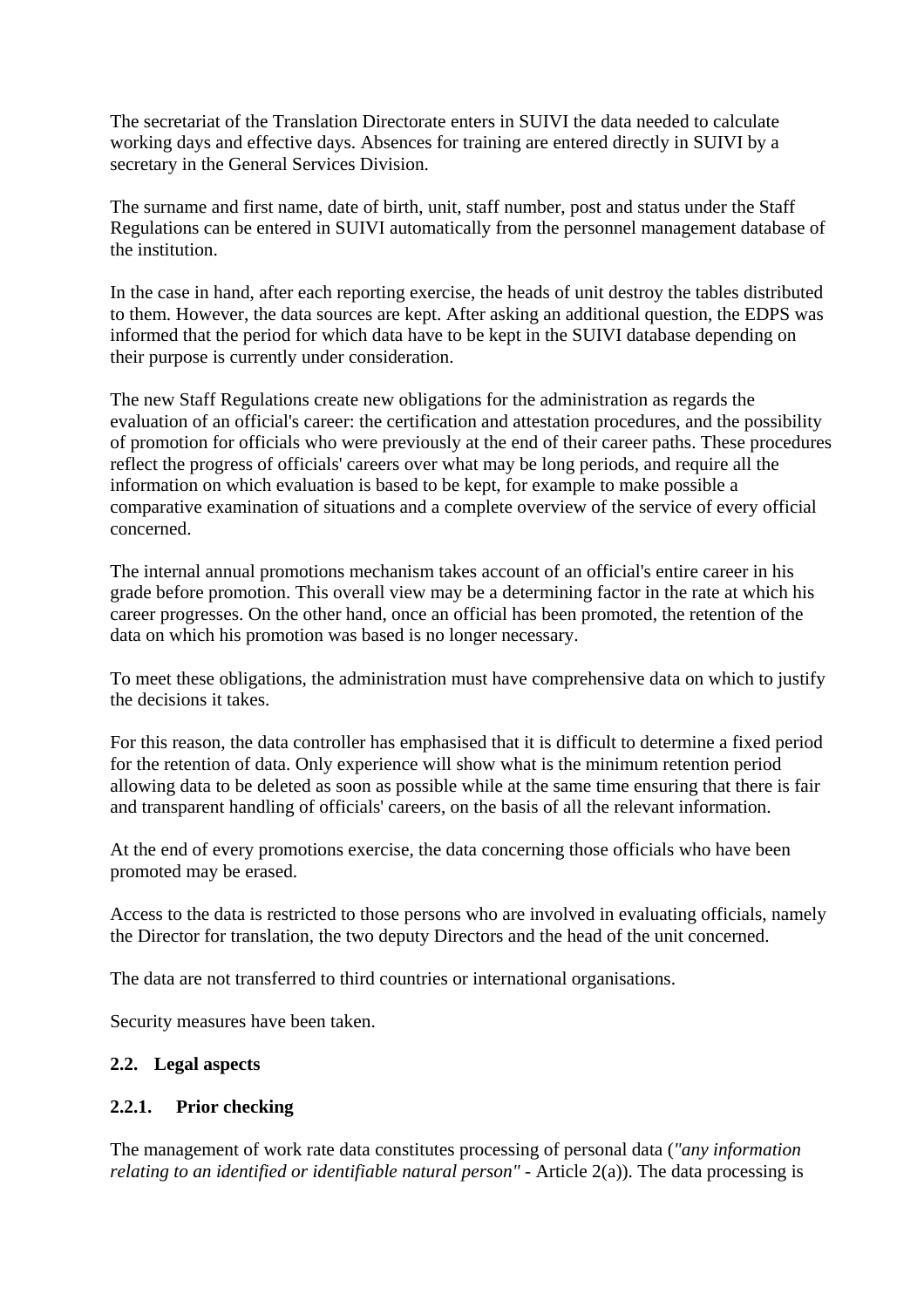carried out by an institution in the exercise of activities which fall within the scope of Community law (Article 3(1)), and it is done wholly or partly by automatic means or involves data intended to form part of a filing system (Article 3(2)). It therefore falls within the scope of Regulation (EC) No 45/2001.

This case relates to processing activities in the context of use of the SUIVI application. The EDPS has already issued an opinion in case 2004-0279 concerning "SUIVI: Sick leave of Translation Directorate". The area to be evaluated in the present case, as in case 2004-0279, is defined by the purpose of the processing, i.e. the drawing up of a periodical report on officials and other staff of the Translation Directorate in accordance with the Staff Regulations, and the checking of absences on grounds of sickness, respectively.

Article 27(1) of Regulation (EC) No 45/2001 imposes prior checking by the EDPS on all "processing operations likely to present specific risks to the rights and freedoms of data subjects by virtue of their nature, their scope or their purposes".

Article 27(2) of the Regulation contains a list of processing operations likely to present such risks.

This case qualifies for prior checking (Article 27(2)(b)) since it involves "processing operations intended to evaluate personal aspects relating to the data subject, including his or her ability, efficiency and conduct" (Article 27(2)(b) of the Regulation). The processing carried out using SUIVI is "intended" to evaluate the efficiency of officials, even if decisions on reports are not made solely on the basis of the results from SUIVI.

In principle, checks by the European Data Protection Supervisor should be conducted prior to the introduction of the data processing operation. In this case, since the European Data Protection Supervisor was appointed after the system was created, the check necessarily has to be *ex post facto*. However, this does not alter the fact that it would be desirable for the recommendations issued by European Data Protection Supervisor to be implemented.

The DPO's notification was received on 4 August 2005. In accordance with Article 27(4), this opinion had to be delivered within two months, i.e. by 5 October 2005. The procedure was interrupted for 100 days. The Supervisor therefore has to deliver his opinion by 13 January 2006.

# **2.2.2. Legal basis and lawfulness of the processing operation**

Processing is carried out on the legal basis of Article 43 of the *Staff Regulations of Officials of the European Communities* (the Staff Regulations), Article 15(2) of the *Conditions of employment of other servants of the European Communities (the Conditions of employment),* and the *Decision of the Court of Justice of 18 October 2000 adopting the general implementing provisions on staff reports* (the Decision of the Court).

Article 43 of the Staff Regulations states that: *"The ability, efficiency and conduct in the service of each official shall be the subject of a periodical report made at least once every two years as provided for by each institution in accordance with Article 110. Each institution shall lay down provisions conferring the right to lodge an appeal within the reporting procedure, which has to be exercised before lodging a complaint as referred to in Article 90(2).*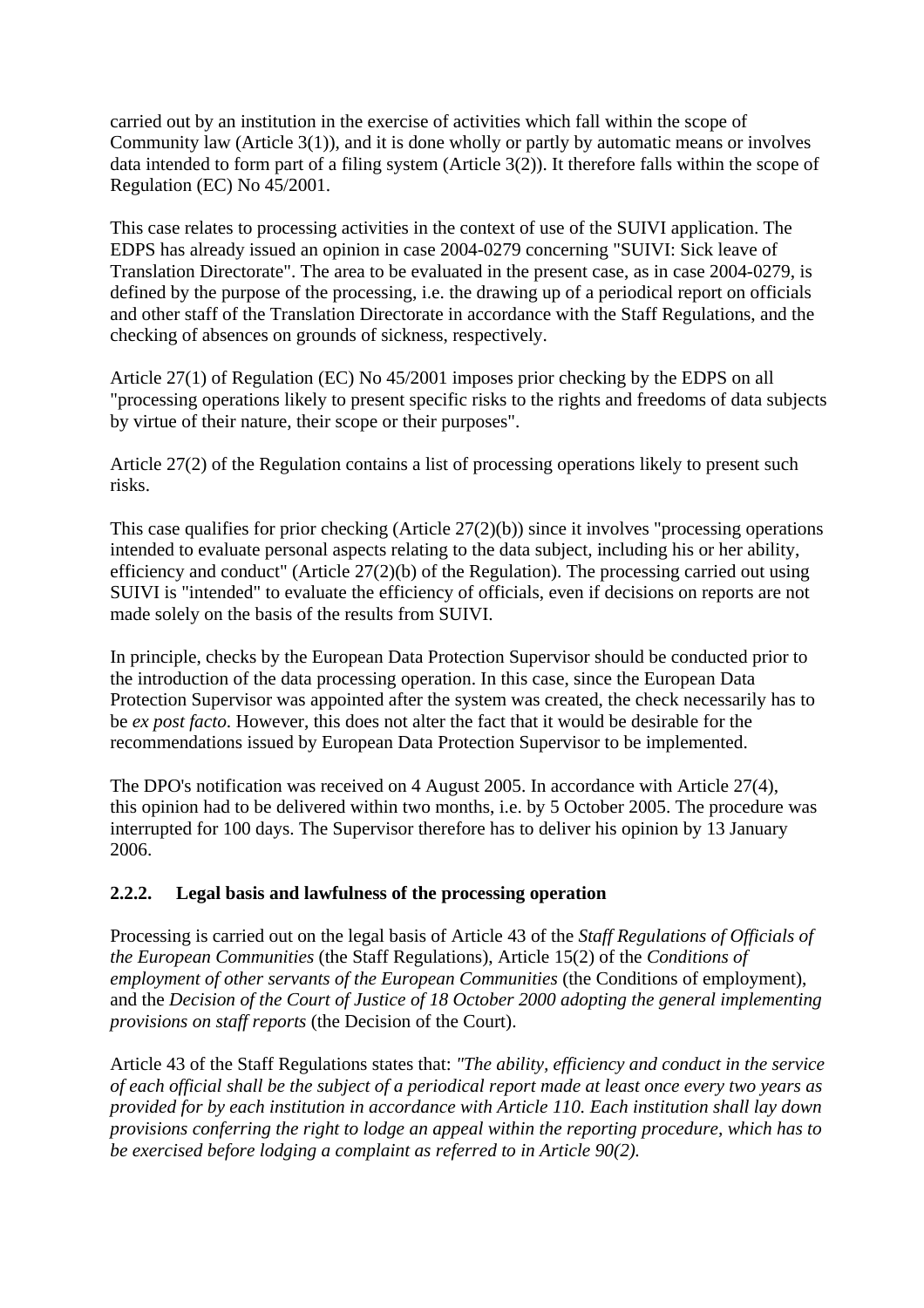*As of grade 4, for officials in function group AST, the report may also contain an opinion as to whether, on the basis of performance, he has the potential to carry out an administrator's function.* 

*The report shall be communicated to the official. He shall be entitled to make any comments thereon which he considers relevant."*

Article 15 of the Conditions of employment states that: *" (…) 2. The provisions of Article 43 of the Staff Regulations, concerning reports, shall apply by analogy"* to the staff referred to in Article  $2(a)$ , (c) and (d).

The Decision of the Court, annexed to the notification, establishes the procedure to be followed in reporting on staff.

Alongside the legal basis in relation to the Regulation of the lawfulness the processing must also be considered. Article 5 of the Regulation provides that *"Personal data may be processed only if: (a) processing is necessary for the performance of a task carried out in the public interest on the basis of the Treaties establishing the European Communities or other legal instruments adopted on the basis thereof or in the legitimate exercise of official authority vested in the Community institution or body or in a third party to whom the data are disclosed (…)."* 

In the present case, the legislative acts mentioned above relate to the exercise of a task carried out in the public interest, such as the evaluation of the ability, efficiency and conduct of officials and other staff of the European institutions.

That being so, the proposed processing is therefore lawful.

# **2.2.3. Data quality**

"*Personal data must be adequate, relevant and not excessive in relation to the purposes for which they are collected and/or further processed*" (Article 4(1)(c) of the Regulation).

The data processed in the "SUIVI des traductions" application, described in paragraph 2.1 of this opinion, must be considered as fulfilling these conditions for processing, since they do not include data other than those directly connected with the work rate of the data subject.

The data must also be *"processed fairly and lawfully"* (Article 4(1)(a) of the Regulation). Lawfulness has already been considered in paragraph 2.2.2 of this opinion. As for fairness, this relates to the information which must be transmitted to the data subject (see paragraph 2.2.7 below).

Finally, the data must be *"accurate and, where necessary, kept up to date; every reasonable step must be taken to ensure that data which are inaccurate or incomplete, having regard to the purposes for which they were collected or for which they are further processed, are erased or rectified"* (Article 4(1)(d) of the Regulation).

The notification for prior checking sent by the DPO of the Court of Justice specifies that if a person considers that his personal work rate data are not correct, he may ask for them to be corrected (for example as regards the number of effective days, or the production figure). This correction is made following verification.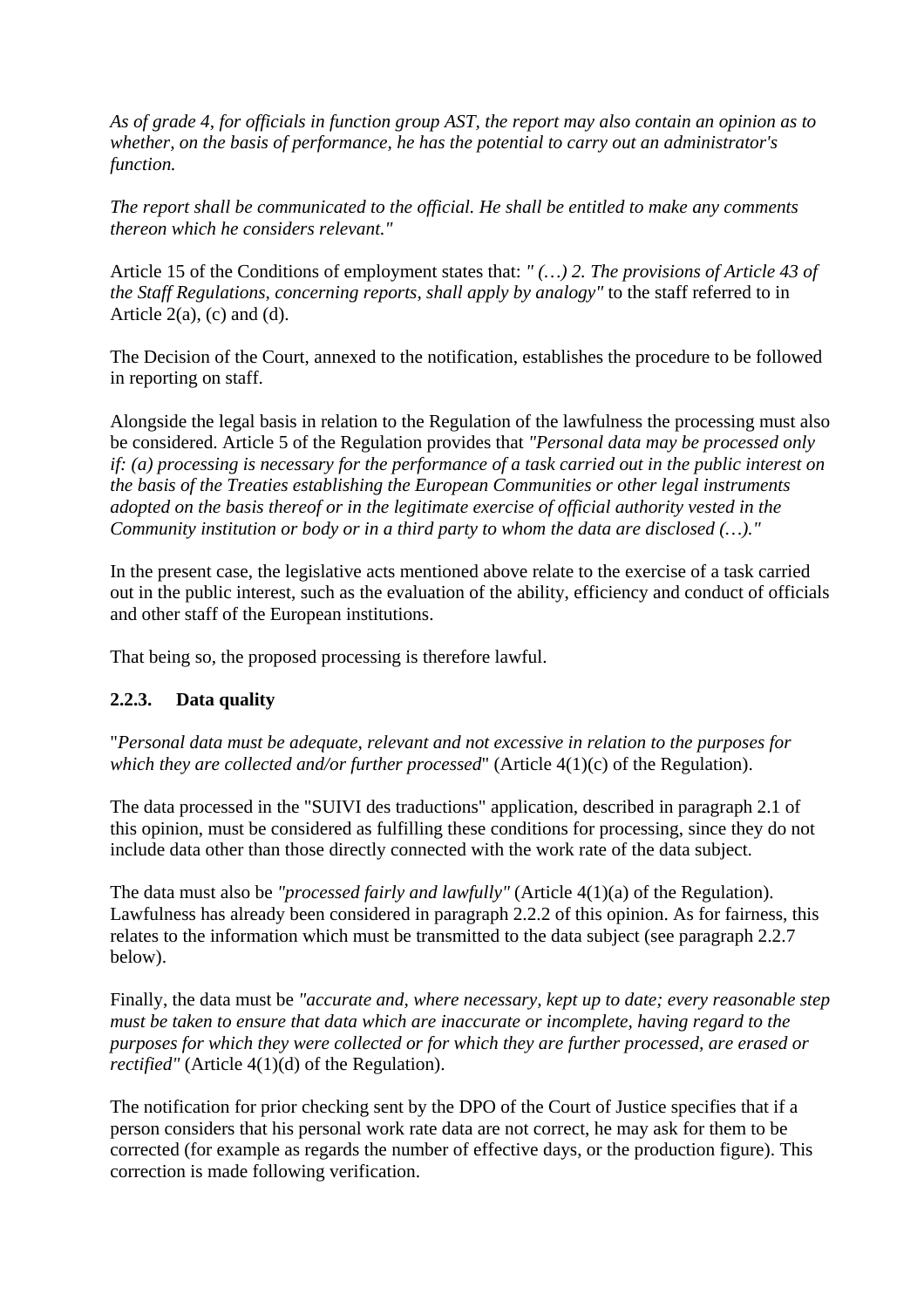# **2.2.4. Processing of special categories of data**

Article 10(1) provides that *"the processing of personal data revealing racial or ethnic origin, political opinions, religious or philosophical beliefs, trade-union membership, and of data concerning health or sex life, are prohibited".*

The table on days of service (Annex III) shows that the cause of absence is specified as follows: annual leave, special or maternity leave, sickness, mission, training, other, public holidays. The term "sickness" implies data on health, and a justification under Article 10(2) of the Regulation must therefore be found to authorise its processing.

Article 10(2) reads as follows: *"paragraph 1 shall not apply where: (…)(b) processing is necessary for the purposes of complying with the specific rights and obligations of the controller in the field of employment law insofar as it is authorised by the Treaties establishing the European Communities or other legal instruments adopted on the basis thereof (…)".* 

This point has already been covered in case 2004-0279, mentioned in paragraph 2.2.1 above, which noted that *"The Directorate has also justified the inclusion of this element in the data base on the grounds that, in a notation exercise or in view of promotion, it enables the persons involved in this exercise to have a more precise picture of the personal circumstances of data subjects and to take this into account when evaluating them or establishing proposals for promotions"* (Opinion of 15 November 2005, case 2004-0279, page 5).

Paragraph 2.2.2 of this opinion sets out the legal basis for the reporting exercise, and thus the inclusion of this data is justified in the light of Article 10(2)(b) of the Regulation. Nonetheless, the EDPS would like to stress that specific guarantees must be provided to ensure that such data is not used to the detriment of the data subject. For example, the information provided to the data subject must specify the existence of such data and the purpose for which they are to be used. Those who have access to such data must use them strictly for the purpose for which they were collected (see the opinion of 15 November 2005, case 2004-0279, page 5).

## **2.2.5. Retention of data**

Personal data must be *"kept in a form which permits identification of data subjects for no longer than is necessary for the purposes for which the data were collected or for which they are further processed (...)*" (Article 4(1)(e) of the Regulation).

As already indicated in paragraph 2.1, the period for which data will be retained has not yet been determined. The EDPS notes this, and would like to stress how important it is for this period to be determined as soon as possible. Account must be taken of the fact that the purpose of the processing is the reports and promotion of officials and other staff. The data must be retained, in principle, until the evaluation and promotion exercises have taken place, and until the end of the period in which reports and promotions may be contested. A more precise timelimit should be determined as soon as possible on the basis of this practice. After that period the data must be deleted.

The data are not kept for historical, statistical or scientific purposes (Article 4(1)(b)).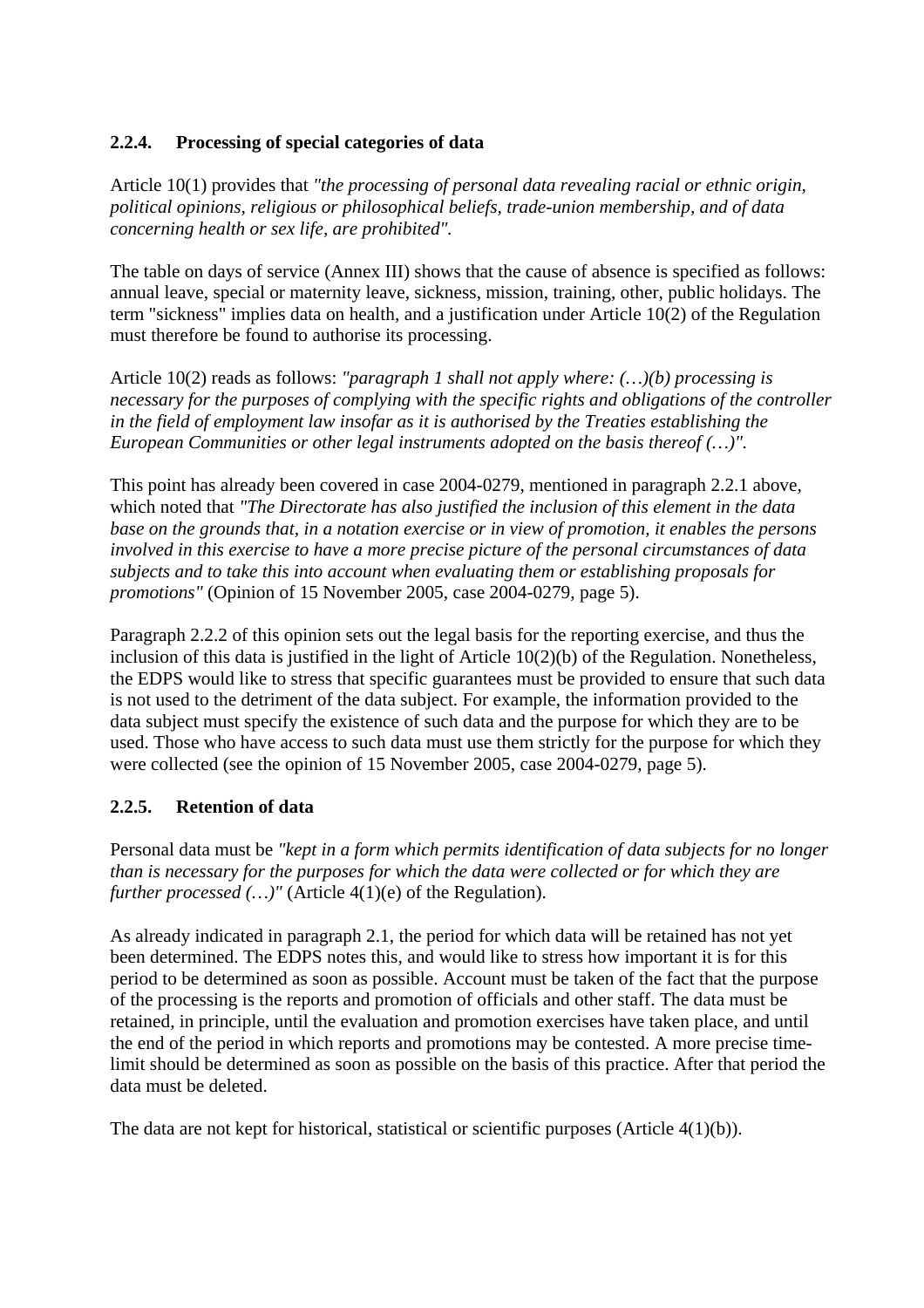# **2.2.6. Processing including the staff number or identification number**

Article 10(6) of the Regulation provides that the European Data Protection Supervisor shall determine the conditions under which a personal number or other identifier of general application may be processed by an institution. The official's staff number is collected and processed in the context of this procedure, and Article 10(6) therefore applies. However, it should be pointed out that there is no need to examine how the staff number is used in general, but only how it is used in the current case.

The use of an identifier is in itself no more that a means - a legitimate one, in this case - to facilitate the work of the personal data controller; however, such use may have significant implications. This is what induced the European legislator to control the use of identifiers in Article 10(6) of the Regulation, which provides for the involvement of the European Data Protection Supervisor. In this case, the use of the staff number may have the result of allowing data processed in different contexts to be linked. The use of identifiers is reasonable since its use is a means to facilitate the processing task.

# **2.2.7. Provision of information to the data subject**

The Regulation stipulates that the data subject must be informed when his personal data is processed, and lists points which must be included in the information provided. In the current case, the data are obtained partly from the data subject. Article 11 *(Information to be supplied where the data have been obtained from the data subject)* and Article 12 *(Information to be supplied where the data have not been obtained from the data subject)* on the provision of information to the data subject apply in this case.

The EDPS has been informed that the rules laid down in Articles 11 and 12 will be fulfilled in future by the various means described in paragraph 2.1. The EDPS would like to stress that this obligation must be complied with as soon as possible, as it is a key element of data protection and therefore one of the principal responsibilities of the data controller, constituting the measures necessary to guarantee fair processing in respect of the data subject.

## **2.2.8. Right of access and rectification**

Article 13 of the Regulation provides that there should be a right of access - and lays down the form it should take - at the request of the data subject. Article 14 of the Regulation gives the data subject a right of rectification. In the case in hand, any member of staff may, on request, access his personal data in the SUIVI application. In practice, this happens regularly in respect of work rate data. It is intended that in future all members of staff will be able to access directly the personal data concerning them in the SUIVI application, via the Intranet.

If a data subject considers that his personal work rate data are not correct, he may ask for them to be corrected (e.g. as regards the number of effective days, or the production figure). This correction is made following verification.

The provisions concerning the right of access and rectification have therefore been complied with.